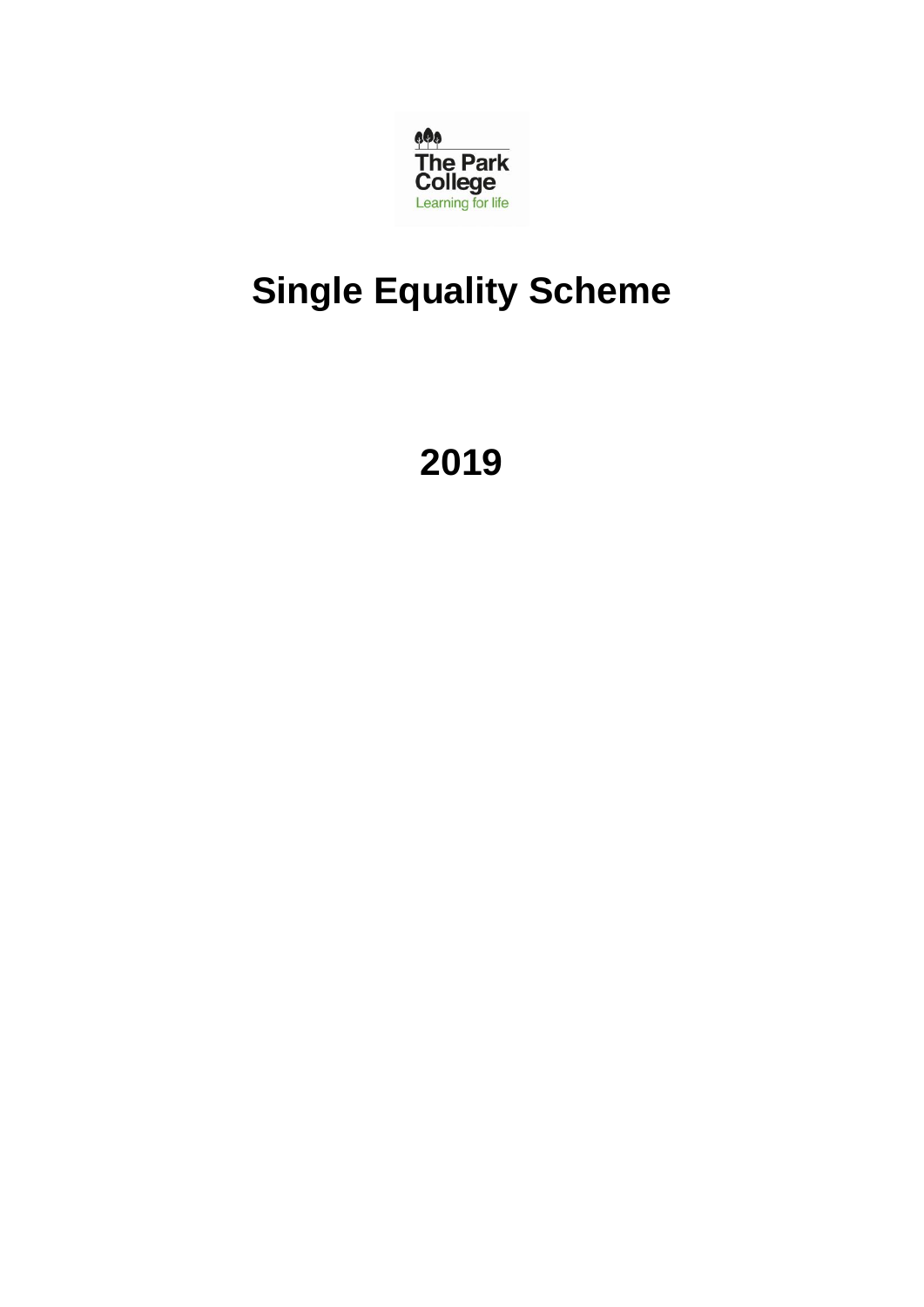# **Contents**

- **1. Introduction**
- **2. College profile and values**
- **3. The Race Duty and Community Cohesion**
- **4. Disability Equality Duties**
- **5. The Gender Equality Duties**
- **6. Religion and Belief**
- **7. Age**
- **8. Southwark Local Safeguarding Children Board**

**Anti - bullying and Discriminatory Policy Framework**

- **9. Employment Practices**
- **10. Equality Impact Assessments**
- **11. Consultation and Information**
- **12. Setting Priorities**
- **13. Roles and Responsibilities**
- **14. Procurement and Contracting**
- **15. Reporting and reviewing the scheme**
- **16. Publication**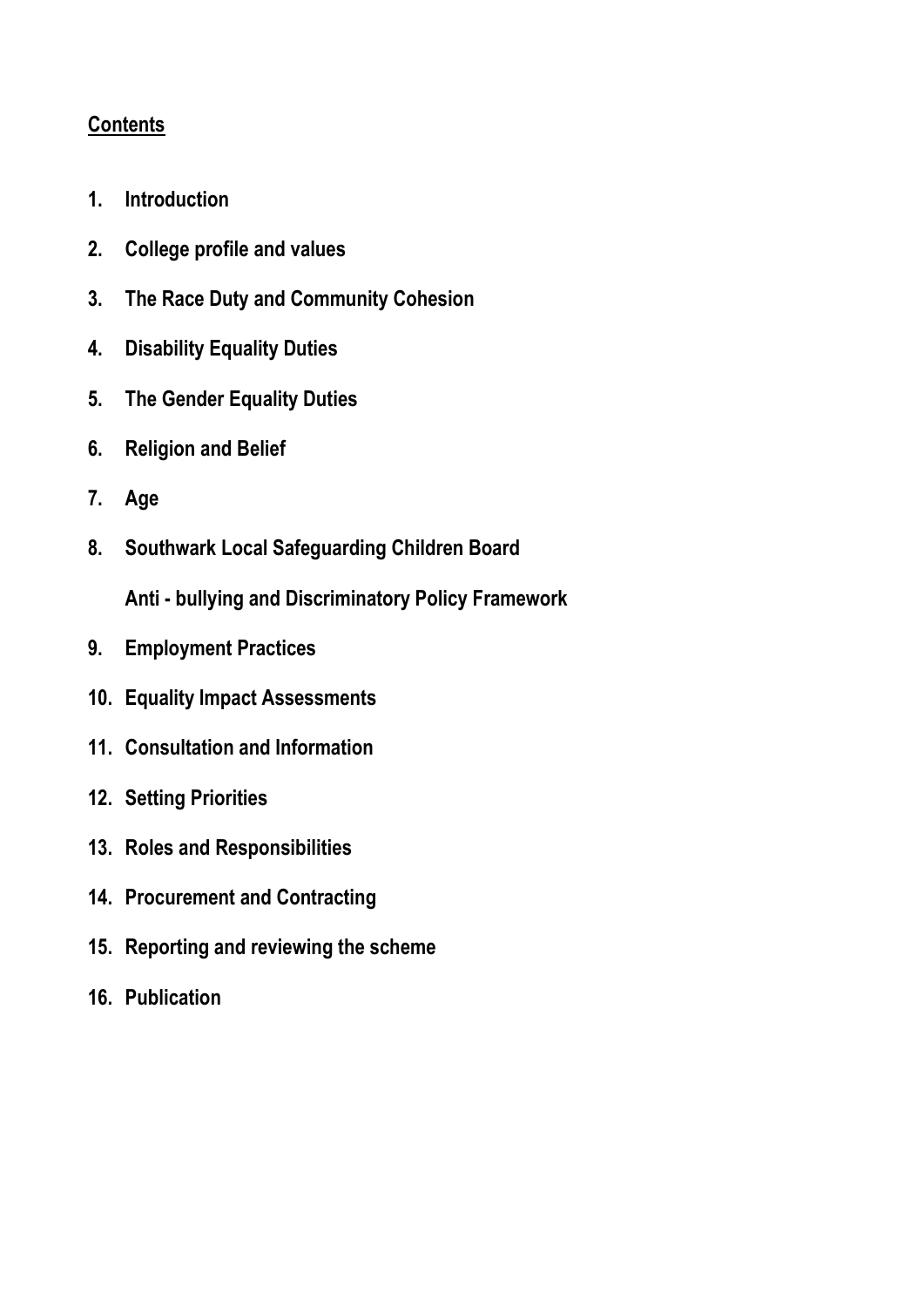#### **Forward**

#### **A vision for equality, diversity and human rights**

Our approach to equality and diversity is to recognise and value difference whilst also holding on to what we all have in common. Our commitment to reducing the inequality gap underpins all our plans. We want to be an example to the whole country of successfully fusing the celebration of diversity with greater social inclusion and cohesion.

Success of the college's Single Equality Scheme will require ownership by Trustees, senior leaders, all staff, the college community and the students. .

The College's Single Equality Scheme (SSES) serves essentially two purposes:

- 1. To set out a college's overall commitment to equality and diversity in one central document. The SSES therefore contains:
	- The college's approach to all six Equality Strands: race, religion and belief, sexual orientation, disability, age and gender (including transgender), and
	- how the college will manage, plan and include its equality and diversity policy within its day to day work.
- 2. To act as the 'umbrella' document for both our statutory and non-statutory equality schemes. The SSES therefore contains:
	- the college's statutory equality schemes in relation to race, disability and gender
	- the college's non-statutory schemes in relation to sexual orientation, religion/belief and age.

The SSES will help ensure we focus more on the outcomes that matter to the community and people who use the services; and that the services are more accessible and delivered effectively.

The SSES incorporates, for the first time, information, issues and potential areas for action in relation to sexual orientation, age and religion/belief. While there is no legal requirement to develop 'schemes' in these areas, broadening the approach to all six recognised equality strands illustrates their commitment to ensuring equality for all.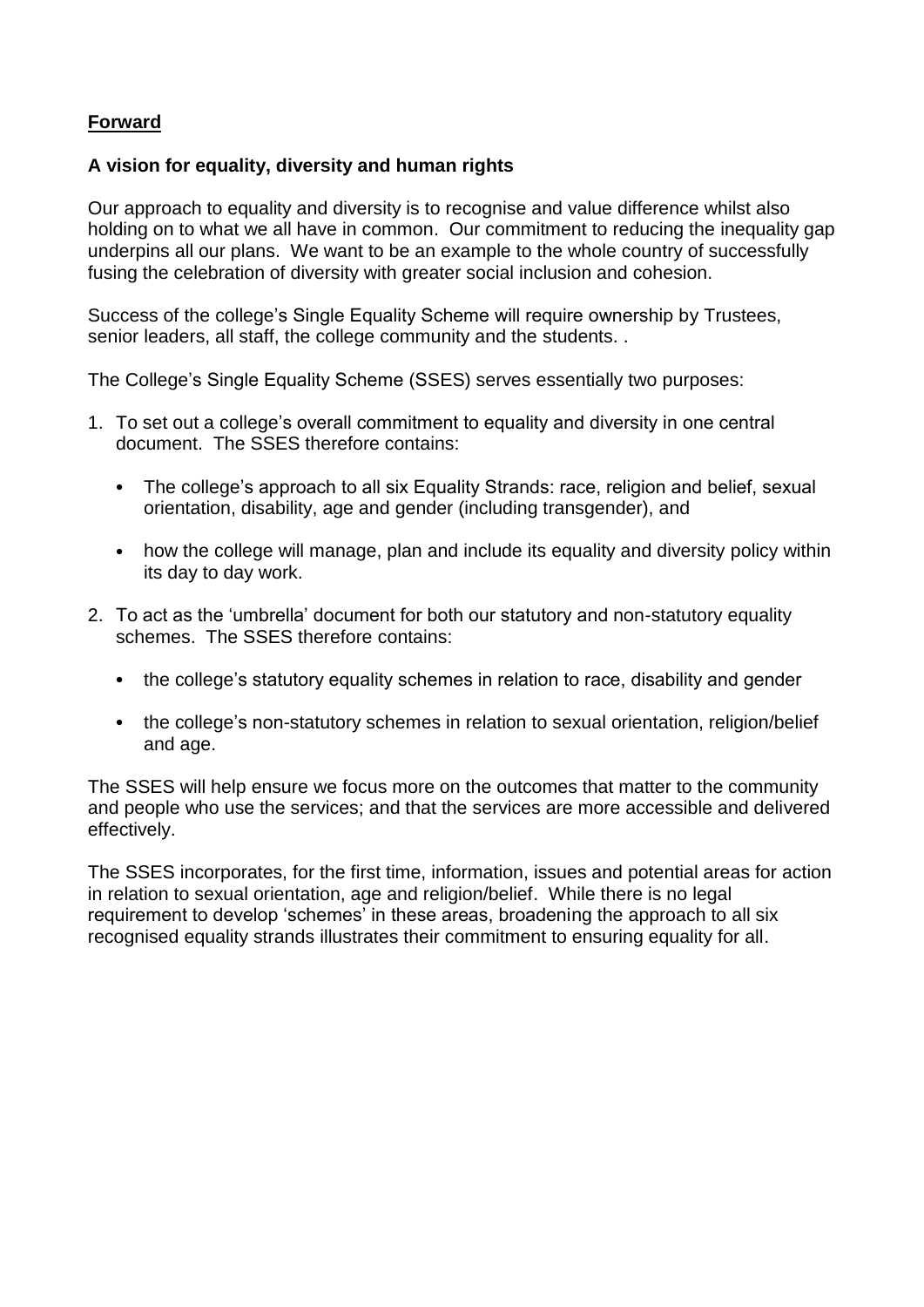## **Section 1 - Introduction**

The Park College Equality Scheme (SES) is a combined scheme designed to meet the Race, Disability, and Gender Equality Duties, as well as the requirements of the law for Religion and Belief and Sexual Orientation. Our College Equality Scheme also includes how we will meet requirements under the Employment Equality (Religion and Belief) Regulations 2003; Employment Equality (Sexual Orientation) Regulations 2003 and Employment Equality (Age) Regulations 2006. There is also a need to address bullying and discriminatory incidents, as these issues are prevalent in race, disability, gender, and homophobic incidents.

In the implementation of this Scheme we have moved from a focus on an individual response to an approach that builds on race, disability and gender considerations from the start and at every level of the college, at strategic, policy, management and classroom level. We need to be able to demonstrate what we have done and what we plan to do to improve opportunities and outcomes for students, staff, parents and other users of the college. This scheme will be monitored and delivered through the governors' role, College Improvement and Self Evaluation process.

We will ensure that every student irrespective of race, disability, gender, religion and belief is able to achieve high standards and that strategies are in place to tackle under–achievement. We will ensure that every student has access to the necessary support required to enable them to achieve their highest potential. We will ensure that the college's procedures for disciplining students and managing behaviour are fair, effective and equitable.

Our intention is to ensure that the adults working or volunteering in the college include as much as possible a balanced gender mix, appropriate representation of diverse ethnic groups and disabled people. We believe that this will provide good role models for students from all backgrounds.

We will involve stakeholders in the development of our scheme. They need to be involved from the very start and their involvement will inform the preparation, development, publication, review and reporting of the Scheme. The aim is to ensure that we meet the needs of people from different ethnic backgrounds, males and females, and young people and adults with disabilities.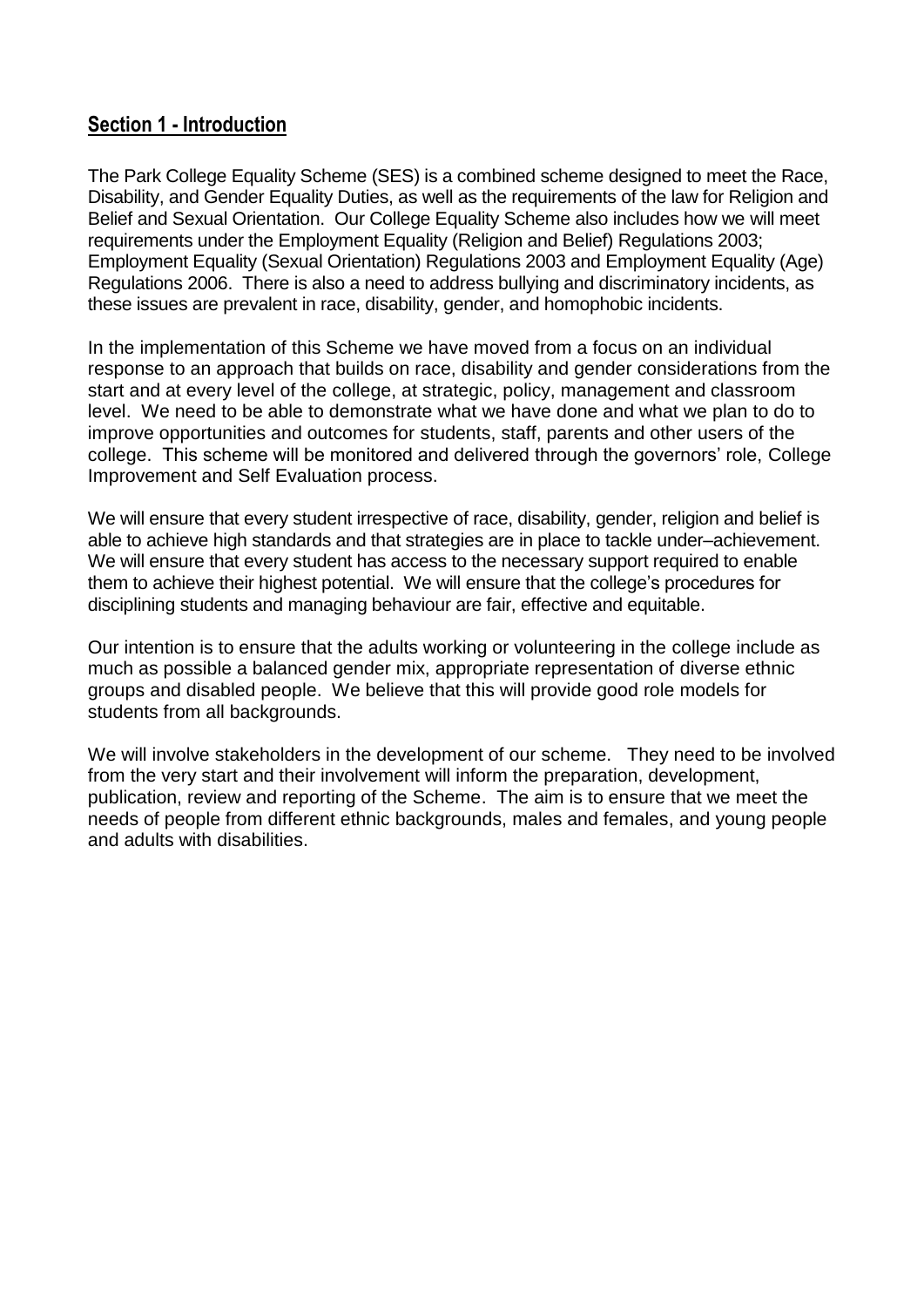# **Section 2 - College profile and values**

#### **The college context:**

The Park College is in Southwark. Our college community is drawn from across the borough and represents Southwark's diverse ethnic minority communities. Young people from many minority ethnic communities and from non English speaking homes attend our college.

*At The Park College we are committed to ensuring equality of education and opportunity for all our students, for their parents/carers, for staff and for all those receiving services from the college, irrespective of their gender, disability, ethnic background or other characteristics. We believe that diversity is a strength – for our college, its community and Britain as a whole – and we will work proactively to address inequality and foster positive attitudes to diversity so that all those who learn, teach and visit here are respected and valued.*

This Single Equality Scheme is intended to ensure that:

- We have integrated equality issues in all our key policies, service planning arrangements and performance management framework;
- We have ensured that the college's short, medium and long term planning contributes towards this scheme;
- We have ensured arrangements are in place to monitor and report on our progress against our action plans as well as our progress on integrating equality issues; and
- We have ensured we engage effectively with stakeholders and local communities in delivering and monitoring the scheme.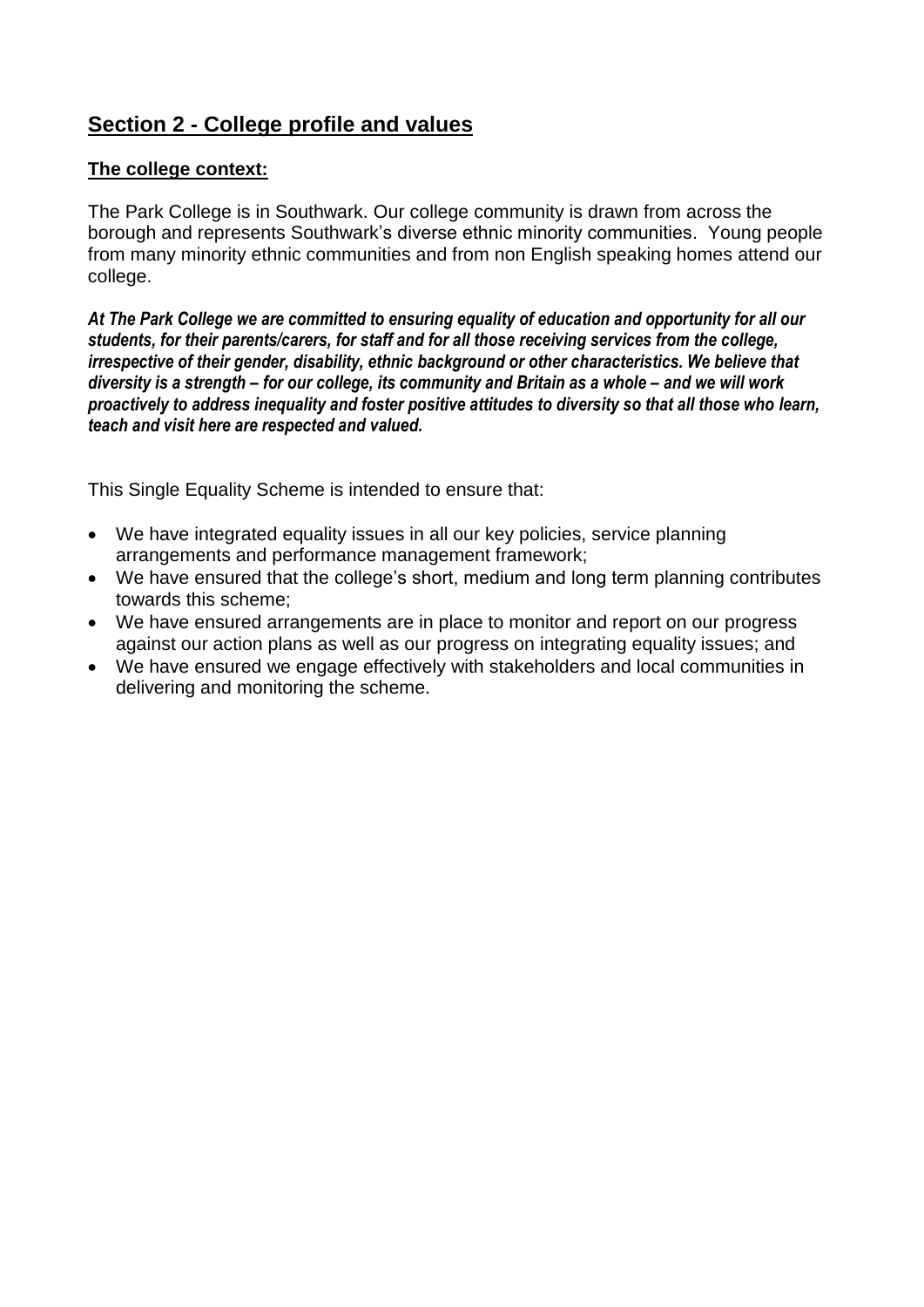# **Section 3 - The Race Duty and Community Cohesion**

We recognise and welcome our responsibilities under the Race Relations (Amendment) Act 2000 (RRA). We have a written statement of our Race Equality Policy, and we implement the arrangements for developing a Race Equality Policy to meet the General Duty.

The purpose of our Race Equality Policy (REP) is to help us to:

- Prevent racial discrimination, and to promote equality of opportunity and good relations between members of different racial, cultural and religious groups.
- Expand access across all communities and in all areas of college activity.
- Eliminate unlawful racial harassment.
- Ensure the policy is also part of planning arrangements that the college already makes.

We will report on progress annually and the review of our race equality policy will be brought in line with the review for the College Equality Scheme.

#### **Community Cohesion**

We understand our duty to Promote Community Cohesion as part of the response to the duties contained in the Race Relations (Amendment) Act 2000.

We understand that Community Cohesion is the process that should happen in all communities to ensure that different groups and individual people get on well together. It should also allow for new residents and existing residents to adapt to one another.

In order to achieve a cohesive community, we will need to:

- Promote understanding and engagement between our communities
- Encourage all children and families to feel part of the wider community
- Understand the needs and hopes of all our communities
- Tackle discrimination
- Increase life opportunities for all
- Ensure that teaching and the curriculum explores and addresses issues of diversity

# **Section 4 - The Disability Equality Duties**

We welcome the requirements of the Disability Equality Duty and this section sets out our commitment to meeting the Duty. Our Scheme shows how we promote disability equality across all areas of the college, to disabled students, staff, parents, carers and other college users.

When carrying out our functions, we will have due regard to the need to:

- Promote equality of opportunity between disabled people and other people.
- Eliminate discrimination that is unlawful under the Disability Discrimination Act (1995).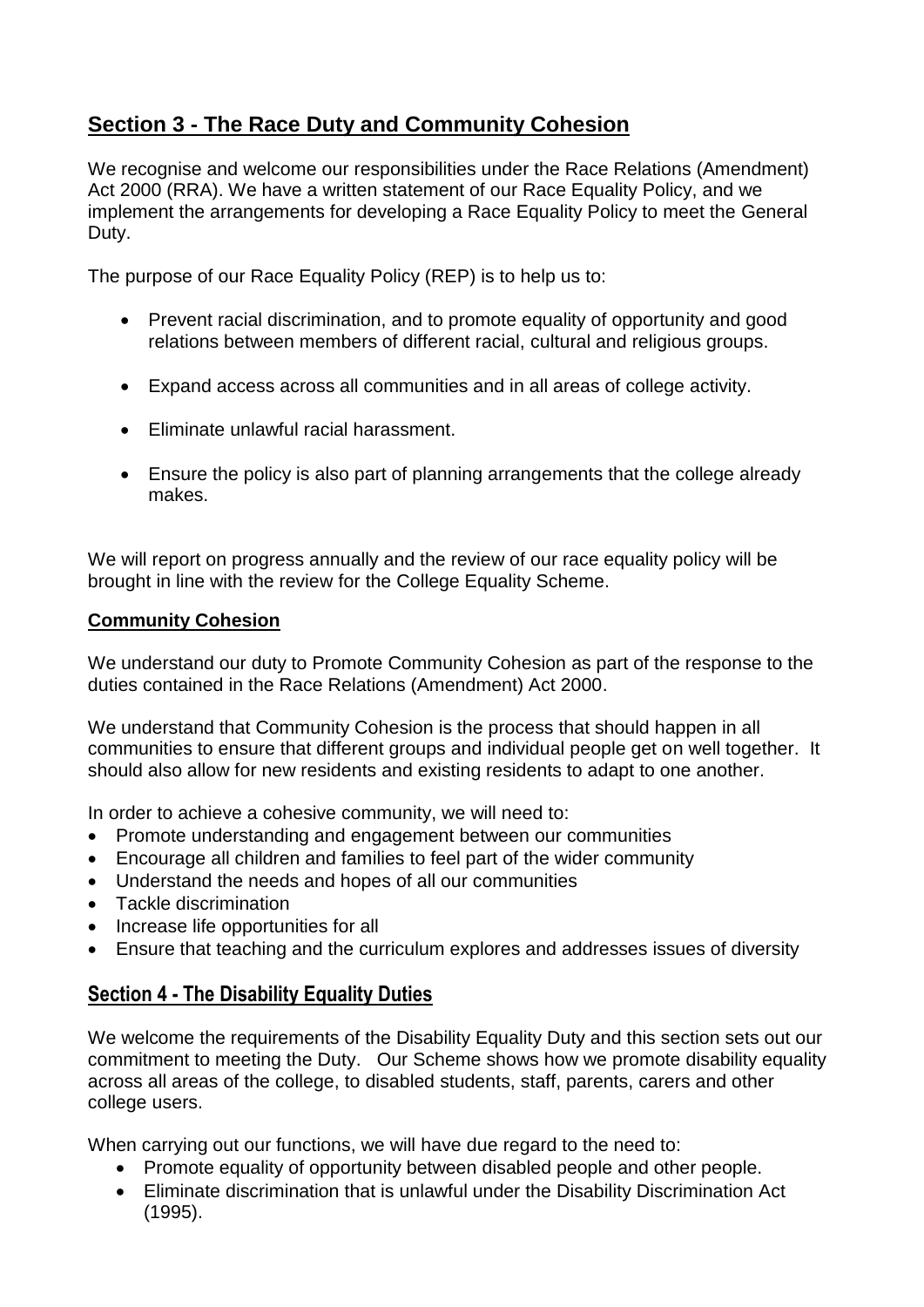- Eliminate disability related harassment.
- Promote positive attitudes towards disabled people.
- Encourage participation of disabled people in public life.
- Take steps to meet disabled people's needs, even if this requires more favourable treatment.
- Monitor staff and students by disability.
- Have a Disability Equality Scheme (DES).

We plan to increase access to education for disabled students by:

- Increasing the extent to which disabled students can participate in the college curriculum.
- Improving the environment of the college to increase the extent to which disabled students can take advantage of education and associated services.
- Improving the delivery of information to disabled students, to the standard of which is provided in writing for students who are not disabled.

# **Section 5 - The Gender Equality Duties**

We welcome the requirements of the Gender Equality Duty and this section sets out our commitment to meeting the duty. We will give due regard to the need to:

- Eliminate unlawful discrimination and harassment on the grounds of gender.
- Promote equality of opportunity between women and men in all of our functions.

# **The Gender Equality Duty**

**The General Duty** on all authorities is when carrying out their functions, to have due regard to the need to:

- eliminate unlawful discrimination between women and men
- to promote equality of opportunity between men and women

We will use contextual data to improve the support we provide to all students Student results are analysed according to gender using CAPARK COLLEGE.

Targets for all students are personalised and there is a direct link with their Educational, health and Care Plan or statement of Special Educational Need.

Student achievement is monitored and assessed individually.

Achievement data is monitored by ethnicity, gender, disability and other groups relevant to our college.

Teaching materials used throughout the college reflect the diversity within society, without stereotyping or adapt them to particular needs All students regardless of their gender are provided with the same opportunities throughout the college. They are encouraged to participate in activities and opportunities that they are interested in

Teaching resources are used promote equality between gender stereotypes. Where appropriate the curriculum would address issues such as, gender and domestic violence, sexual bullying and sexual exploitation at a level that is appropriate and understandable to the student group.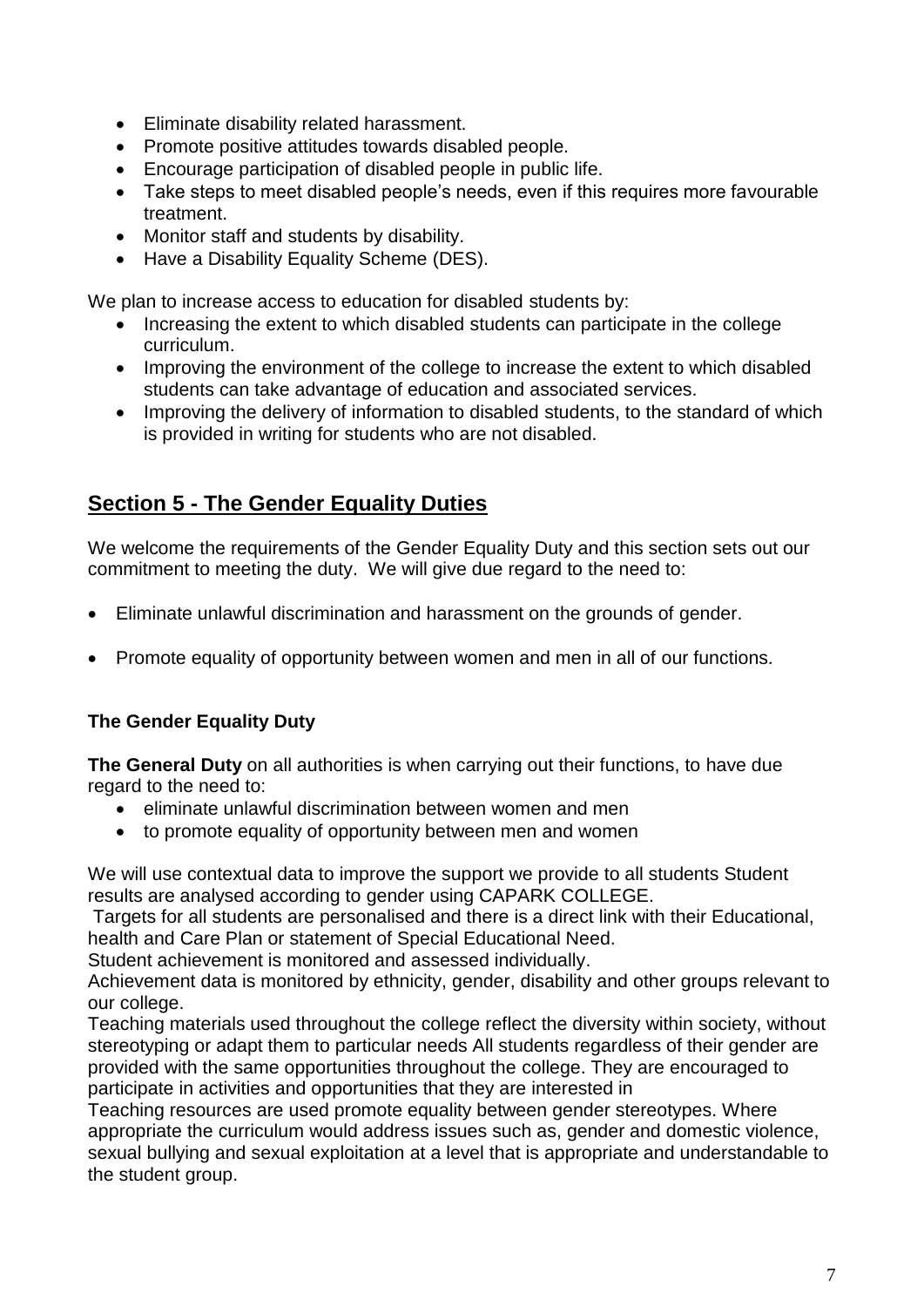# **Section 6 - Religion and Belief**

We recognise the need to consider the actions outlined by the Equality Act 2009 (Religion & Belief) which requires us to assess the impacts of our policies, functions and procedures have on promoting equality for people based on their religion, belief and non-belief.

Religious Education is compulsory subject in this country and every college must teach it to statutory college aged students.

We teach what is known as the 'agreed Southwark syllabus' which is Christian and nondenominational. We have students who come from Muslim or Hindu families as well as from Catholic, Anglican and Humanist families. Some parents/carers are agnostic or atheist. We try to provide for all these beliefs in some way, so that no student feels left out. Our staff are aware of the spiritual needs of the students. We aim to ensure that individual views and needs and those of their parents/carers are catered for.

During assemblies and celebrations, we create an atmosphere to enable students to realise that something special is happening. Daily assemblies are centred around themes. These may include good news about students' achievements, a story, world events and news which students of all faiths can attend. In addition the whole college celebrates the major festivals such as Christmas, Chinese New Year, Hanukkah, Ramadan, Harvest, Easter and Diwali, thus reflecting both Christianity and other religions. If parents/carers do not want their child to take part in religious assemblies and event, they must let the college know.

## **Section 7 - Sexual Orientation**

We recognise the need to protect students from unlawful discrimination and harassment on grounds of sexual orientation as required by the Equality Act (Sexual Orientation) Regulations 2007. We are committed to taking a pro-active approach to preventing all forms of homophobia within the college and will assess the impacts of our policies, functions and procedures on promoting sexual orientation equality as part of the Equality Impact Assessment process. Homophobic bullying, language and stereotypes will be challenged within the college by talking to the persons concerned. By heightening awareness, their rights and rights of others through college assemblies. Resources used will be adapted to enable the students group to access and understand their content, given that all students have Autism.

# **Section 8 Age**

The College is committed to promoting equality of opportunity for younger and older people. We recognise that society has negative attitudes, stereotypes and myths about youth, ageing, younger and older people. These attitudes and beliefs can lead to both younger and older people being socially and economically disadvantaged, excluded and marginalised. We believe that younger and older people have the right to equality of opportunity and that they make a significant and valuable contribution to the community at large.

Age equality means securing the equal participation in society of people of every age, securing a balance between equal citizenship, equality of opportunity, equality of outcome and respect for difference.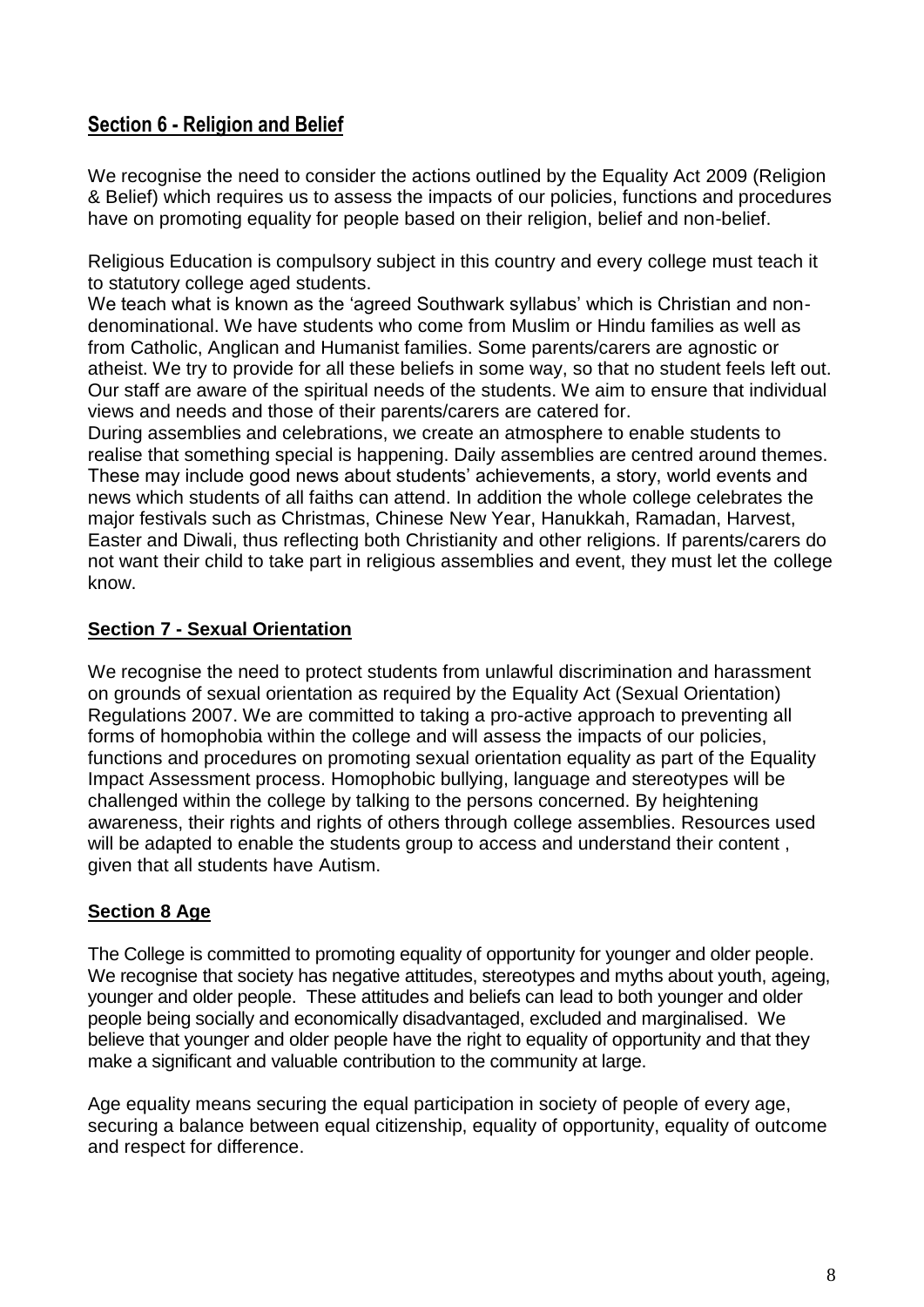## **Section 9 - Anti-bullying and Positive Behaviour Policy Framework**

We state clearly that all forms of bullying are unacceptable and will not be tolerated. We have set out the measures that our college will take to address bullying in our Anti-Bullying/Positive Behaviour Policy. We monitor data regarding incidents of racism, reporting where necessary to the Children and Young People's Service in Southwark Council.

The college's expectation with regards to protecting students from bullying is communicated to all staff through entry in the Staff Handbook.

#### **Section 10 - Employment Practices**

We ensure that we observe the principles of equal opportunities in how we employ, develop and treat our staff.

All permanent posts are widely advertised. For each post a person specification is drawn up and short listing is carried out according to the given criteria. Interviews are hosted by Senior Staff and Governors and allowances are made to accommodate candidates with specific needs. Staff development is available to all staff and is according to whole college need and those areas identified through the performance management process.

Performance management is available to teaching and support staff. Staff are given regular opportunities for Professional Development according to their needs – these opportunities are both in college and with external agencies.

Park College has a number of policies directly relating to redundancy, restructuring and redeployment, grievance, performance management and capability.

# **Section 11 - Equality Impact Assessments**

Equality Impact assessment involves predicting and assessing what the implications of a policy, function or strategy will be on individuals and groups of people.

We review key policies, functions or procedures that have been assessed as relevant to meeting the duties set out under race, gender, disability and religion or belief legislation. In line with best practice we will also assess the impact of our key policies, functions and procedures on promoting sexual orientation equality.

The main system by which we will assess the impact of our current policies, functions or procedures will be through carrying out Equality Impact Assessments. The effects of current policies and practices on disabled students and staff and parents /carers boys and girls, men and women; and people from black and minority ethnic communities will be monitored and issues arising will be addressed.

# **Section 12 - Consultation and Information**

Park College College consults with parents and carers through a variety of means including

- yearly questionnaires,
- regular coffee mornings
- parent/teacher consultation appointments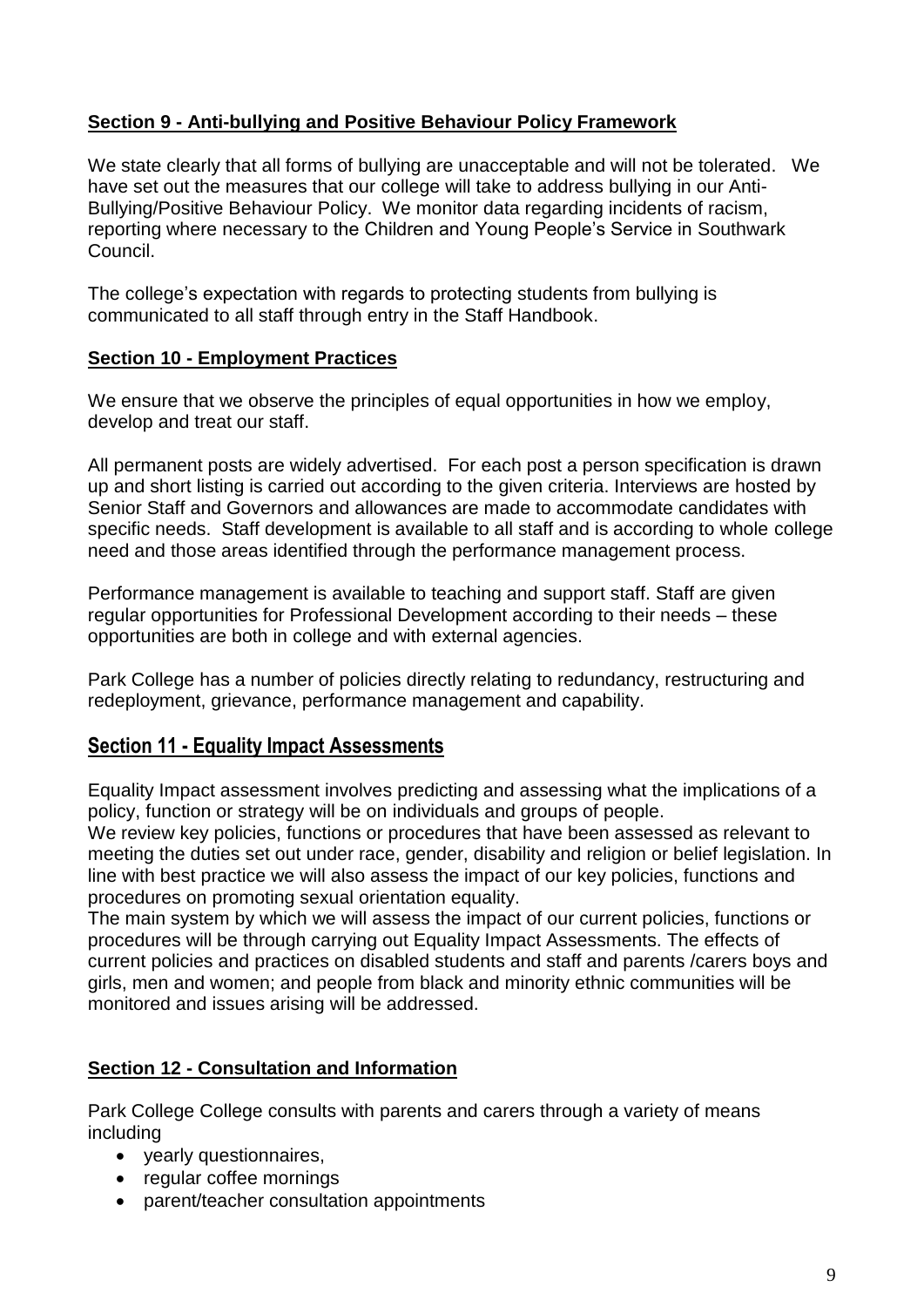• student council meetings

#### **Section 13 - Equality Scheme Objectives**

This section sets out the objectives we have identified in order to eliminate discrimination and harassment and promotion of equality in relation to gender, race, disability, religion or belief and sexual orientation.

Curriculum activities, events and opportunities will be available to all students. Training opportunities will be linked to performance management and will reflect the colleges priorities. These will be available to all staff as appropriate

College policies and practice will reflect and promote equality across all strands. Additional provision and support will be provided to enable everyone within the college community to be active participant.

The college building has been designed to facilitate access for all. Staff recruitment will follow protocol and all interviews will include an interviewer who has completed safer recruitment training. Equality monitoring will be used to assess progress on implementation, review and develop later schemes.

As a result of the equality impact assessments that are carried out, priorities for the college will be fed into the college development policy and as a result the necessary financial resources shall be allocated to the area in need.

## **Section 14 - Roles and responsibilities**

The Park College accepts the responsibility to promote equality and eliminate discrimination and harassment, as outlined in the scheme.

The Trustees have responsibility for

- monitoring the delivery of the Colleges Equality Scheme will take place at governors meetings.
- Ensuring that we meet the requirements of the Race, Disability and Gender
- Equality Duties, and meets the requirements of the Equality Act 2009 Religion
- and belief and Equality Act (Sexual orientation) Regulations 2007.

In partnership with the LGB, the Principal has responsibility for providing leadership and vision in respect of equality.

This will involve:

- Overseeing the implementation of equality policies and schemes
- Co-ordinating activities related to equality and evaluating impact
- Ensure that all who enter the college are aware of, and comply with, the
- equalities policy
- Ensuring that staff are aware of their responsibilities and are given relevant
- training and support
- •Taking appropriate action in response to any prejudice-related incidents

All college staff have responsibility for:

- The implementation of the college's equalities policy and schemes
- Dealing with incidents of discrimination and knowing how to identify and
- challenge bias and stereotyping
- Ensuring that they do not discriminate on grounds of ethnicity and culture,
- disability, sexual orientation or other groups vulnerable to discrimination